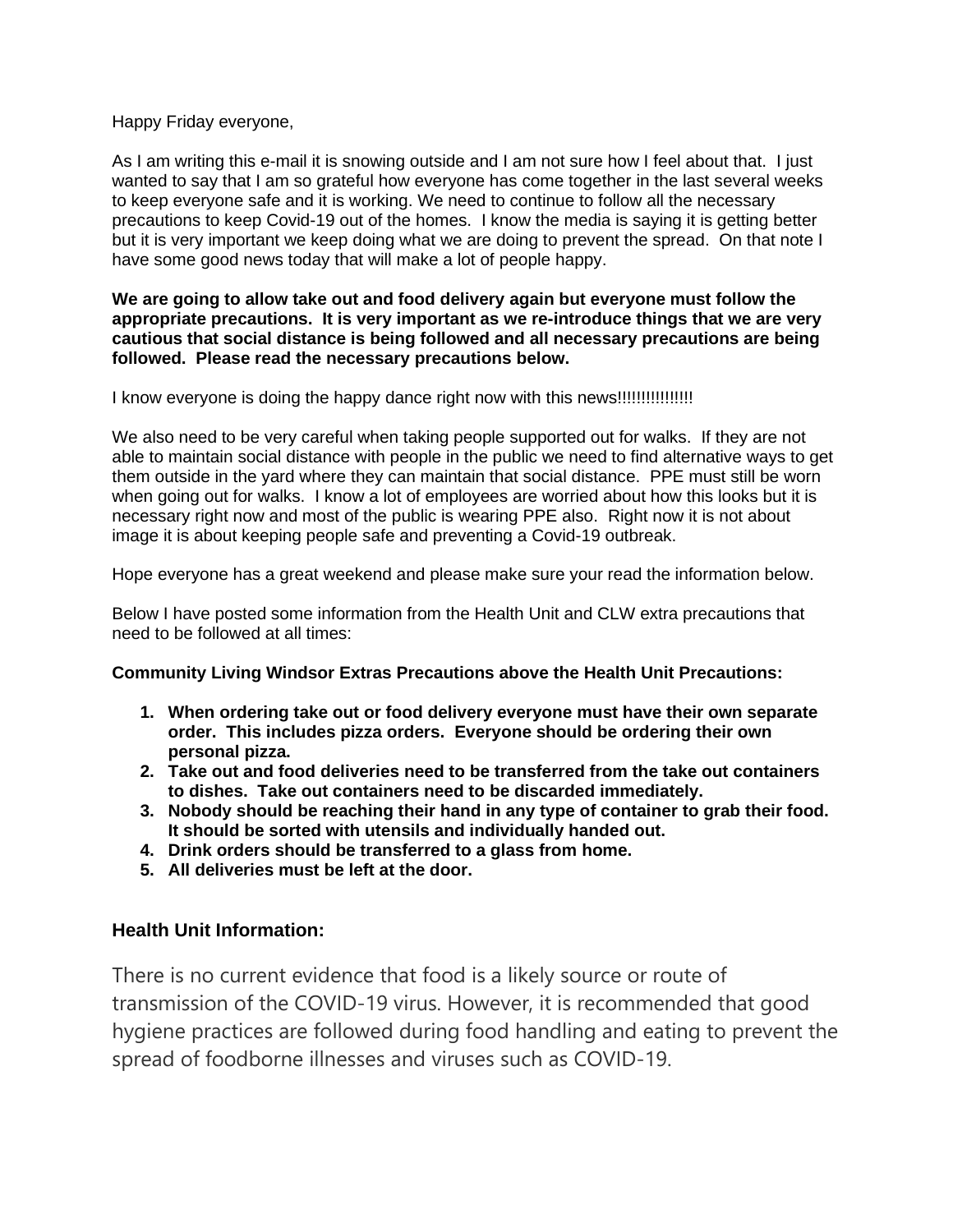# **Hand Hygiene and Safe Food Handling**

Make sure to wash your hands with soap and warm water for 15-20 seconds:

- Before, during, and after preparing any food
- After handling raw meat, poultry, seafood, and eggs
- Before eating
- After touching garbage
- After wiping counters or cleaning surfaces with chemicals
- After using the washroom
- After performing personal care
- After touching pets, pet food, or pet treats
- After coughing, sneezing, or blowing your nose
- After using serving utensils

Gloves are not necessary when handling food and proper hand washing is the best way to control the spread of germs. Contaminated gloves can spread germs to your hands while removing them.

As an extra precaution to help avoid foodborne illness and the transmission of COVID19, we recommend following standard [safe food handling practices](https://wechu.org/your-health/food-safety/safe-food-handling) such as frequent washing and sanitizing of all food contact surfaces, equipment, and utensils. Follow the four basic steps of cleaning equipment and dishware: pre-rinse, clean with detergent, rinse, and sanitize.

## **Food Safety and Take-Out or Drive-Thru Services**

There is no current evidence that eating take-out food or drive-thru food increases your risk of foodborne illness. Compared with dining-in at a restaurant, ordering take-out food and drive-thru services reduces the amount of surfaces and people that you come into contact with. Remember the following:

- Always maintain the required 2 metre physical distance between yourself and others if waiting in line to pick up takeout food
- Wait in your car if possible
- Prepay online before pick up if this is an option